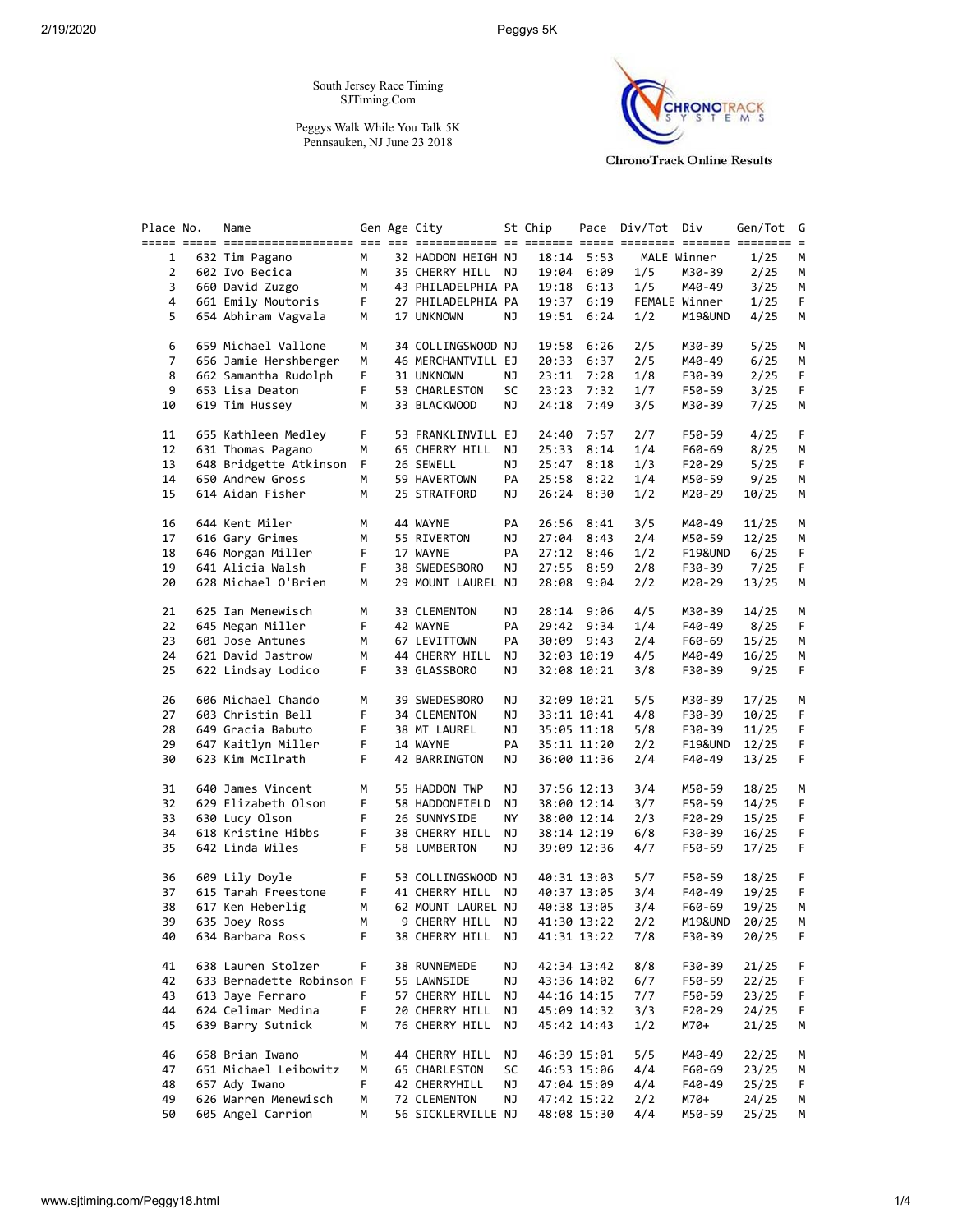

#### OVERALL WINNERS - 5K

TOP MALE FINISHERS, TOP 1 SCORES

| Place No. |    | Name                  | Ag City            |    | St Time |
|-----------|----|-----------------------|--------------------|----|---------|
|           |    |                       |                    |    |         |
|           | 1  | 632 Tim Pagano        | 32 HADDON HEIGH NJ |    | 18:14   |
|           | 2  | 602 Ivo Becica        | 35 CHERRY HILL     | NJ | 19:04   |
|           | 3  | 660 David Zuzgo       | 43 PHILADELPHIA PA |    | 19:18   |
|           | 4  | 654 Abhiram Vagvala   | 17 UNKNOWN         | NJ | 19:51   |
|           | 5  | 659 Michael Vallone   | 34 COLLINGSWOOD NJ |    | 19:58   |
|           | 6  | 656 Jamie Hershberger | 46 MERCHANTVILL EJ |    | 20:33   |
|           | 7  | 619 Tim Hussey        | 33 BLACKWOOD       | NJ | 24:18   |
|           | 8  | 631 Thomas Pagano     | 65 CHERRY HILL     | NJ | 25:33   |
|           | 9  | 650 Andrew Gross      | 59 HAVERTOWN       | PA | 25:58   |
|           | 10 | 614 Aidan Fisher      | 25 STRATFORD       | NJ | 26:24   |

TOP FEMALE FINISHERS, TOP 1 SCORES

| Place No. | Name                   | Ag City             |           | St Time |
|-----------|------------------------|---------------------|-----------|---------|
|           |                        |                     |           |         |
| 1         | 661 Emily Moutoris     | 27 PHILADELPHIA PA  |           | 19:37   |
| 2         | 662 Samantha Rudolph   | 31 UNKNOWN          | ΝJ        | 23:11   |
| 3         | 653 Lisa Deaton        | 53 CHARLESTON       | <b>SC</b> | 23:23   |
| 4         | 655 Kathleen Medley    | 53 FRANKLINVILL EJ  |           | 24:40   |
| 5.        | 648 Bridgette Atkinson | 26 SEWELL           | ΝJ        | 25:47   |
| 6         | 646 Morgan Miller      | 17 WAYNE            | PA        | 27:12   |
| 7         | 641 Alicia Walsh       | 38 SWEDESBORO       | NJ        | 27:55   |
| 8         | 645 Megan Miller       | 42 WAYNE            | PA        | 29:42   |
| 9         | 622 Lindsay Lodico     | 33 GLASSBORO        | NJ        | 32:08   |
| 10        | 603 Christin Bell      | <b>34 CLEMENTON</b> | ΝJ        | 33:11   |



#### 5K AGE-GROUP RESULTS

MALE AGE GROUP: 1 - 19 (2 WINNERS)

|  | Place No. Name Manuel Age City St Time                                              |  |
|--|-------------------------------------------------------------------------------------|--|
|  |                                                                                     |  |
|  | 1 654 Abhiram Vagvala 17 UNKNOWN NJ 19:51<br>2 635 Joey Ross 9 CHERRY HILL NJ 41:30 |  |
|  |                                                                                     |  |
|  | FEMALE AGE GROUP: 1 - 19 (2 WINNERS)                                                |  |
|  | Place No. Name Manuel Age City St Time                                              |  |
|  |                                                                                     |  |
|  | 1 646 Morgan Miller 17 WAYNE PA 27:12                                               |  |
|  | 2 647 Kaitlyn Miller 14 WAYNE PA 35:11                                              |  |
|  | MALE AGE GROUP: 20 - 29 (2 WINNERS)                                                 |  |
|  | Place No. Name Age City 5t Time                                                     |  |
|  |                                                                                     |  |
|  | 1 614 Aidan Fisher 25 STRATFORD NJ 26:24                                            |  |
|  | 2 628 Michael O'Brien 29 MOUNT LAUREL NJ 28:08                                      |  |
|  | FEMALE AGE GROUP: 20 - 29 (2 WINNERS)                                               |  |
|  | Place No. Name Age City 5t Time                                                     |  |
|  |                                                                                     |  |
|  | 1 648 Bridgette Atkinson 26 SEWELL NJ 25:47                                         |  |
|  |                                                                                     |  |
|  | 2 630 Lucy Olson 26 SUNNYSIDE NY 38:00                                              |  |

|  |  |  | MALE AGE GROUP: 30 - 39 (2 WINNERS) |  |
|--|--|--|-------------------------------------|--|
|  |  |  |                                     |  |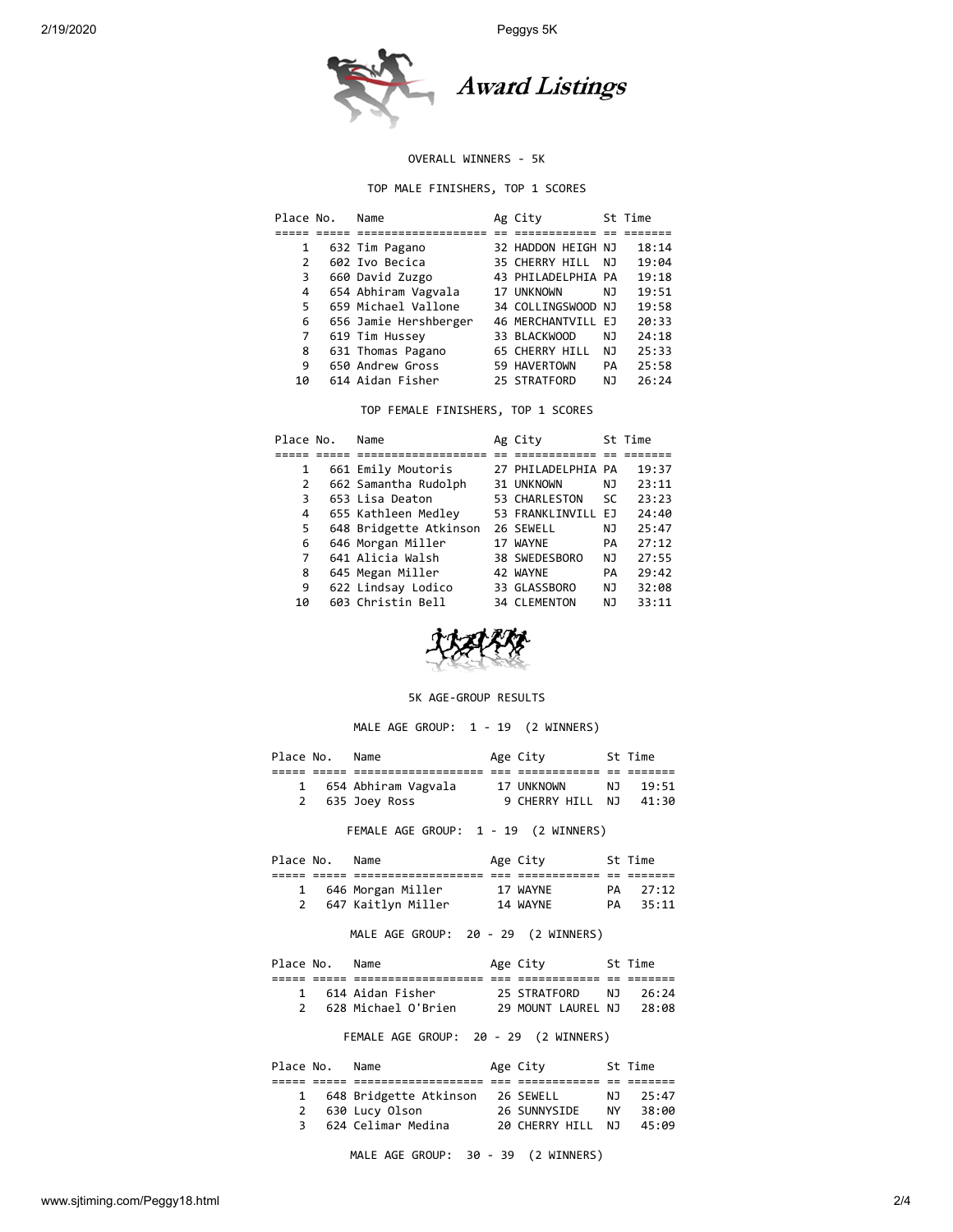| Place No.      | Name                | Age City           |     | St Time |
|----------------|---------------------|--------------------|-----|---------|
|                |                     |                    |     |         |
| 1              | 602 Ivo Becica      | 35 CHERRY HILL     | NJ. | 19:04   |
| $\overline{2}$ | 659 Michael Vallone | 34 COLLINGSWOOD NJ |     | 19:58   |
| 3              | 619 Tim Hussey      | 33 BLACKWOOD       | NJ. | 24:18   |
| 4              | 625 Ian Menewisch   | 33 CLEMENTON       | N J | 28:14   |
| 5.             | 606 Michael Chando  | 39 SWEDESBORO      | N J | 32:09   |

# FEMALE AGE GROUP: 30 - 39 (2 WINNERS)

| Place No.     | Name                 | Age City            |     | St Time |
|---------------|----------------------|---------------------|-----|---------|
|               |                      |                     |     |         |
| $\mathbf{1}$  | 662 Samantha Rudolph | 31 UNKNOWN          | ΝJ  | 23:11   |
| $\mathcal{P}$ | 641 Alicia Walsh     | 38 SWEDESBORO       | N J | 27:55   |
| 3             | 622 Lindsay Lodico   | 33 GLASSBORO        | NJ. | 32:08   |
| 4             | 603 Christin Bell    | <b>34 CLEMENTON</b> | NJ. | 33:11   |
| 5.            | 649 Gracia Babuto    | 38 MT LAUREL        | NJ. | 35:05   |

### MALE AGE GROUP: 40 - 49 (2 WINNERS)

| Place No.    | Name                  | Age City           |     | St Time |
|--------------|-----------------------|--------------------|-----|---------|
|              |                       |                    |     |         |
| $\mathbf{1}$ | 660 David Zuzgo       | 43 PHILADELPHIA PA |     | 19:18   |
| 2            | 656 Jamie Hershberger | 46 MERCHANTVILL EJ |     | 20:33   |
| 3            | 644 Kent Miler        | 44 WAYNE           | PА  | 26:56   |
| 4            | 621 David Jastrow     | 44 CHERRY HILL     | N J | 32:03   |
| 5.           | 658 Brian Iwano       | 44 CHERRY HILL     | N J | 46:39   |

FEMALE AGE GROUP: 40 - 49 (2 WINNERS)

| Place No.     | Name                | Age City       |     | St Time |  |
|---------------|---------------------|----------------|-----|---------|--|
|               |                     |                |     |         |  |
| $\mathbf{1}$  | 645 Megan Miller    | 42 WAYNE       | PА  | 29:42   |  |
| $\mathcal{P}$ | 623 Kim McIlrath    | 42 BARRINGTON  | N J | 36:00   |  |
| 3.            | 615 Tarah Freestone | 41 CHERRY HILL | N J | 40:37   |  |
|               | 4 657 Ady Iwano     | 42 CHERRYHILL  | N J | 47:04   |  |
|               |                     |                |     |         |  |

# MALE AGE GROUP: 50 - 59 (2 WINNERS)

|  |                                |                                                                                       |                                                          | 25:58                     |               |
|--|--------------------------------|---------------------------------------------------------------------------------------|----------------------------------------------------------|---------------------------|---------------|
|  |                                |                                                                                       | N J                                                      | 27:04                     |               |
|  |                                |                                                                                       |                                                          | 37:56                     |               |
|  |                                |                                                                                       |                                                          | 48:08                     |               |
|  | Place No.<br>1<br>2<br>3.<br>4 | Name<br>650 Andrew Gross<br>616 Gary Grimes<br>640 James Vincent<br>605 Angel Carrion | Age City<br>59 HAVERTOWN<br>55 RIVERTON<br>55 HADDON TWP | N J<br>56 SICKLERVILLE NJ | St Time<br>PA |

### FEMALE AGE GROUP: 50 - 59 (2 WINNERS)

| Place No. | Name                | Age City           |     | St Time |
|-----------|---------------------|--------------------|-----|---------|
|           |                     |                    |     |         |
| 1         | 653 Lisa Deaton     | 53 CHARLESTON SC   |     | 23:23   |
| 2         | 655 Kathleen Medley | 53 FRANKLINVILL EJ |     | 24:40   |
| 3         | 629 Elizabeth Olson | 58 HADDONFIELD     | N J | 38:00   |
| 4         | 642 Linda Wiles     | 58 LUMBERTON       | NJ. | 39:09   |
| 5.        | 609 Lily Doyle      | 53 COLLINGSWOOD NJ |     | 40:31   |
|           |                     |                    |     |         |

# MALE AGE GROUP: 60 - 69 (2 WINNERS)

| Place No.     | Name                    | Age City           |    | St Time |
|---------------|-------------------------|--------------------|----|---------|
|               |                         |                    |    |         |
|               | 1 631 Thomas Pagano     | 65 CHERRY HILL NJ  |    | 25:33   |
| $\mathcal{P}$ | 601 Jose Antunes        | 67 LEVITTOWN       | PA | 30:09   |
| 3             | 617 Ken Heberlig        | 62 MOUNT LAUREL NJ |    | 40:38   |
|               | 4 651 Michael Leibowitz | 65 CHARLESTON SC   |    | 46:53   |

MALE AGE GROUP: 70 - 99 (2 WINNERS)

| Place No. | Name                 | Age City                |     | St Time |
|-----------|----------------------|-------------------------|-----|---------|
|           |                      |                         |     |         |
|           | 1 639 Barry Sutnick  | 76 CHERRY HILL NJ 45:42 |     |         |
|           | 626 Warren Menewisch | 72 CLEMENTON            | N J | 47:42   |
|           |                      |                         |     |         |